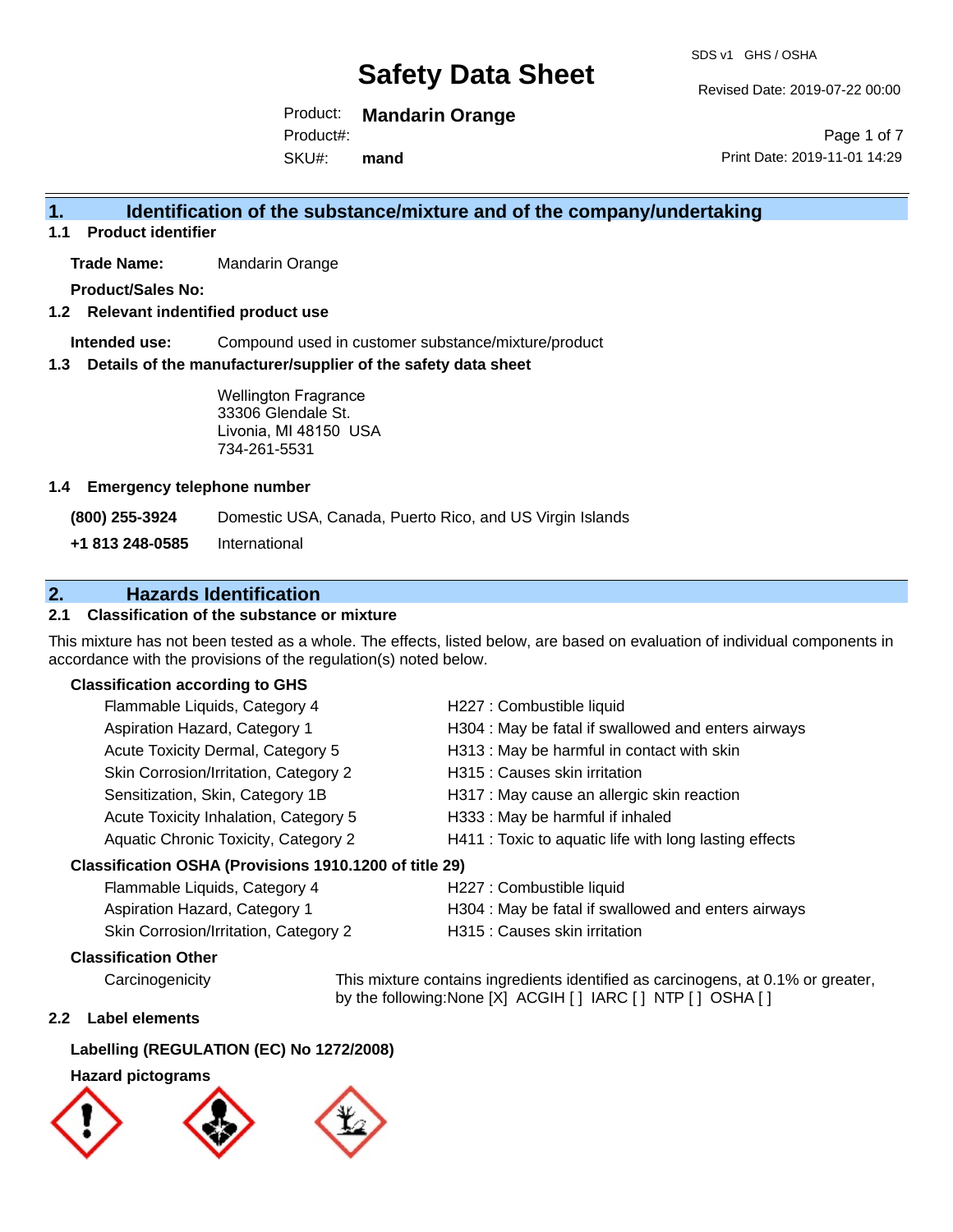#### Revised Date: 2019-07-22 00:00

# Product: **Mandarin Orange**

SKU#: Product#: **mand**

Page 2 of 7 Print Date: 2019-11-01 14:29

| Combustible liquid                                                                                                                    |
|---------------------------------------------------------------------------------------------------------------------------------------|
| May be fatal if swallowed and enters airways                                                                                          |
| May be harmful in contact with skin                                                                                                   |
| Causes skin irritation                                                                                                                |
| May cause an allergic skin reaction                                                                                                   |
| May be harmful if inhaled                                                                                                             |
| Toxic to aquatic life with long lasting effects                                                                                       |
|                                                                                                                                       |
|                                                                                                                                       |
| Keep cool                                                                                                                             |
| Wash hands thoroughly after handling                                                                                                  |
| Contaminated work clothing should not be allowed out of the workplace                                                                 |
| Avoid release to the environment                                                                                                      |
|                                                                                                                                       |
| IF SWALLOWED: Immediately call a POISON CENTER or doctor/physician Do NOT<br>induce vomiting                                          |
| IF ON SKIN: Wash with soap and water                                                                                                  |
| IF INHALED: Call a POISON CENTER or doctor/physician if you feel unwell                                                               |
| If skin irritation or a rash occurs: Get medical advice/attention                                                                     |
| Take off contaminated clothing and wash before reuse                                                                                  |
| Wash contaminated clothing before reuse                                                                                               |
| In case of fire: Use Carbon dioxide (CO2), Dry chemical, or Foam for extinction. Do not use<br>a direct water jet on burning material |
| <b>Collect Spillage</b>                                                                                                               |
|                                                                                                                                       |

#### **2.3 Other Hazards**

#### **no data available**

# **3. Composition/Information on Ingredients**

## **3.1 Mixtures**

This product is a complex mixture of ingredients, which contains among others the following substance(s), presenting a health or environmental hazard within the meaning of the UN Globally Harmonized System of Classification and Labeling of Chemicals (GHS):

| CAS#<br>Ingredient | EC#                                            | Conc.<br>Range | <b>GHS Classification</b>          |
|--------------------|------------------------------------------------|----------------|------------------------------------|
| 8050-15-5          | 232-476-2                                      | 20 - 30 %      | H402; H412                         |
|                    | Methyl ester of rosin (partially hydrogenated) |                |                                    |
| 5989-27-5          | 227-813-5                                      | $20 - 30 \%$   | H226; H304; H315; H317; H400; H410 |
| Limonene           |                                                |                |                                    |
| $99 - 85 - 4$      | 202-794-6                                      | $5 - 10 \%$    | H226; H303; H304; H316             |
| gamma-Terpinene    |                                                |                |                                    |
|                    |                                                |                |                                    |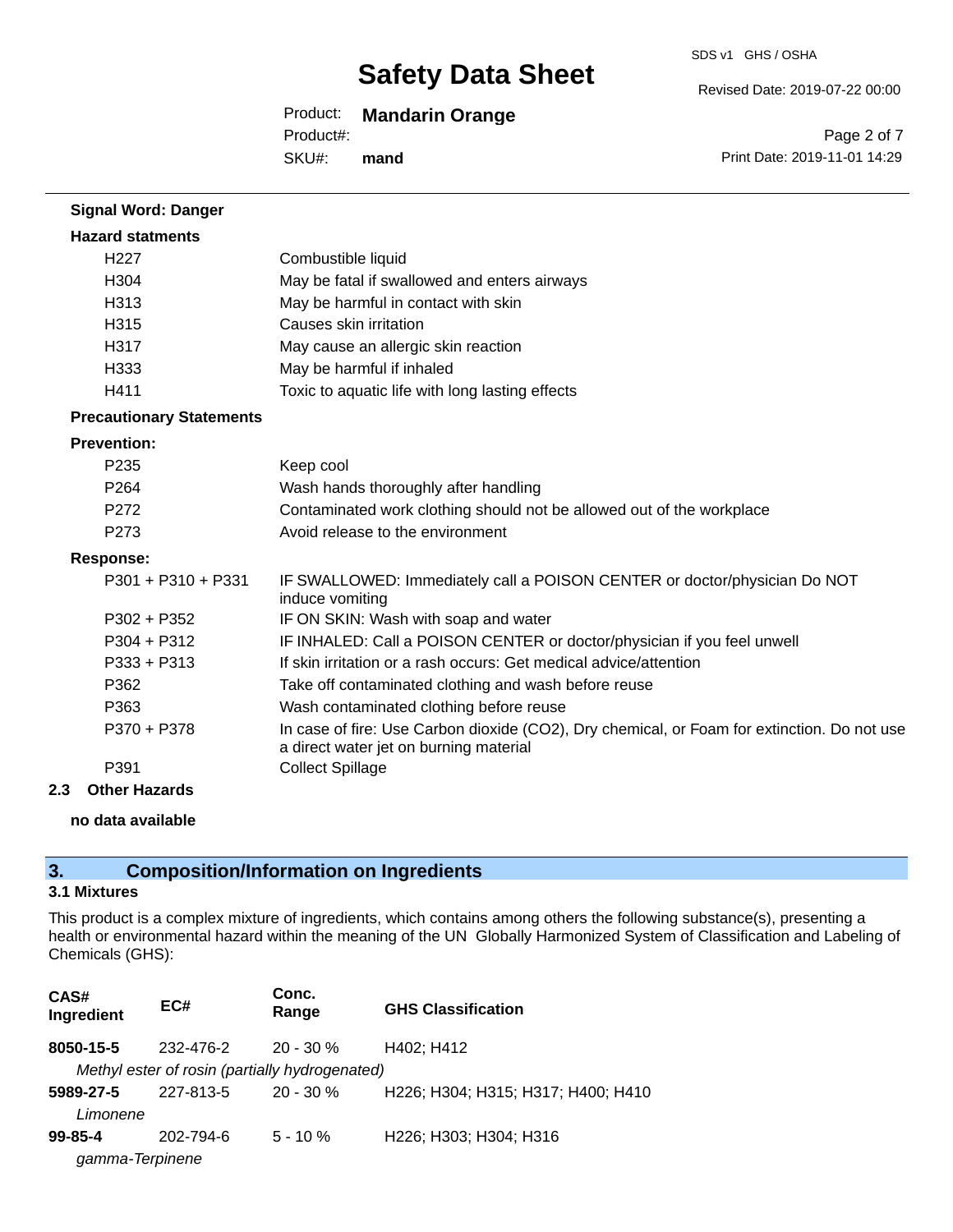SDS v1 GHS / OSHA

Revised Date: 2019-07-22 00:00

# Product: **Mandarin Orange**

Product#:

SKU#: **mand**

#### Page 3 of 7 Print Date: 2019-11-01 14:29

| CAS#<br>Ingredient | EC#                         | Conc.<br>Range                                           | <b>GHS Classification</b>                                                                   |
|--------------------|-----------------------------|----------------------------------------------------------|---------------------------------------------------------------------------------------------|
| $99 - 87 - 6$      | 202-796-7                   | $2 - 5%$                                                 | H226; H303; H304; H316; H401; H411                                                          |
| p-cymene           |                             |                                                          |                                                                                             |
| $85 - 91 - 6$      | $201 - 642 - 6$             | $2 - 5%$                                                 | H227; H303; H402; H412                                                                      |
|                    | Methyl N-methylanthranilate |                                                          |                                                                                             |
| 5392-40-5          | 226-394-6                   | $0.1 - 1.0 \%$                                           | H313; H315; H317; H319; H401                                                                |
| Citral             |                             |                                                          |                                                                                             |
|                    |                             | See Section 16 for full text of GHS classification codes |                                                                                             |
|                    |                             |                                                          | See Section 16 for full text of CHS classification codes which where not shown in section 2 |

See Section 16 for full text of GHS classification codes which where not shown in section 2 Total Hydrocarbon Content (%  $w/w$ ) = 30.79

| <b>First Aid Measures</b><br>4.                                                |                                                                                                               |  |  |  |  |
|--------------------------------------------------------------------------------|---------------------------------------------------------------------------------------------------------------|--|--|--|--|
| <b>Description of first aid measures</b><br>4.1                                |                                                                                                               |  |  |  |  |
| Inhalation:                                                                    | Remove from exposure site to fresh air and keep at rest.<br>Obtain medical advice.                            |  |  |  |  |
| <b>Eye Exposure:</b>                                                           | Flush immediately with water for at least 15 minutes.<br>Contact physician if symptoms persist.               |  |  |  |  |
| <b>Skin Exposure:</b>                                                          | Remove contaminated clothes. Wash thoroughly with water (and soap).<br>Contact physician if symptoms persist. |  |  |  |  |
| Ingestion:                                                                     | Rinse mouth with water and obtain medical advice.                                                             |  |  |  |  |
| 4.2 Most important symptoms and effects, both acute and delayed                |                                                                                                               |  |  |  |  |
| Symptoms:                                                                      | no data available                                                                                             |  |  |  |  |
| Risks:                                                                         | Refer to Section 2.2 "Hazard Statements"                                                                      |  |  |  |  |
| 4.3 Indication of any immediate medical attention and special treatment needed |                                                                                                               |  |  |  |  |
|                                                                                |                                                                                                               |  |  |  |  |
| Treatment:                                                                     | Refer to Section 2.2 "Response"                                                                               |  |  |  |  |
| 5.<br><b>Fire-Fighting measures</b>                                            |                                                                                                               |  |  |  |  |
| <b>Extinguishing media</b><br>5.1                                              |                                                                                                               |  |  |  |  |
| Suitable:                                                                      | Carbon dioxide (CO2), Dry chemical, Foam                                                                      |  |  |  |  |
| Unsuitable                                                                     | Do not use a direct water jet on burning material                                                             |  |  |  |  |
| 5.2 Special hazards arising from the substance or mixture                      |                                                                                                               |  |  |  |  |
| During fire fighting:<br>5.3 Advice for firefighters                           | Water may be ineffective                                                                                      |  |  |  |  |

# **6. Calcidental Release Measures**<br>**6.1** Personal precautions, protective equipm

## **6.1 Personal precautions, protective equipment and emergency procedures**

Avoid inhalation and contact with skin and eyes. A self-contained breathing apparatus is recommended in case of a major spill.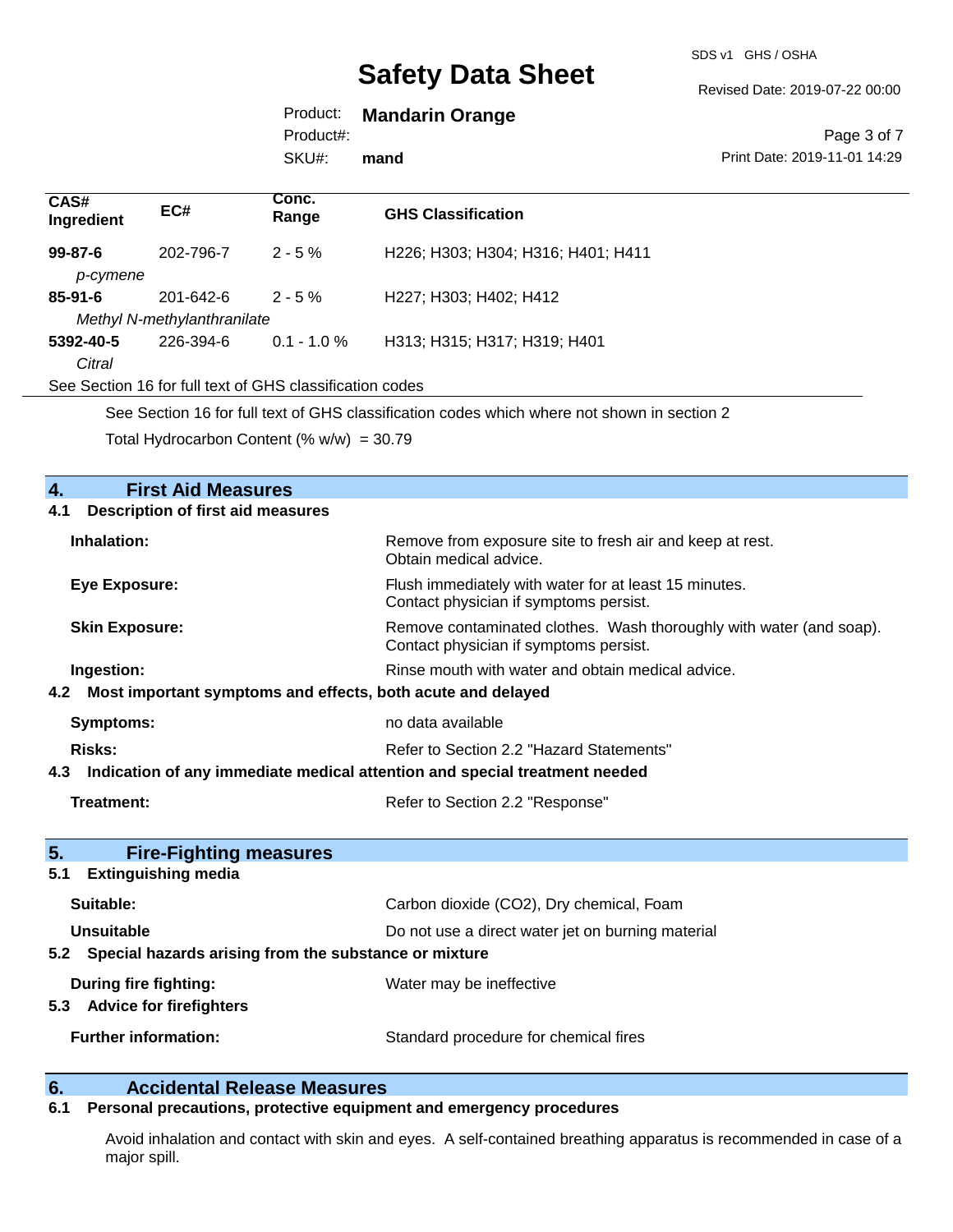#### Revised Date: 2019-07-22 00:00

### Product: **Mandarin Orange**

SKU#: Product#: **mand**

Page 4 of 7 Print Date: 2019-11-01 14:29

#### **6.2 Environmental precautions**

Keep away from drains, soil, and surface and groundwater.

#### **6.3 Methods and materials for containment and cleaning up**

Clean up spillage promptly. Remove ignition sources. Provide adequate ventilation. Avoid excessive inhalation of vapors. Gross spillages should be contained by use of sand or inert powder and disposed of according to the local regulations.

#### **6.4 Reference to other sections**

Not Applicable

# **7. Handling and Storage**<br>**7.1** Precautions for safe handling

#### **Precautions for safe handling**

Apply according to good manufacturing and industrial hygiene practices with proper ventilation. Do not drink, eat or smoke while handling. Respect good personal hygiene.

#### **7.2 Conditions for safe storage, including any incompatibilities**

Store in a cool, dry and ventilated area away from heat sources and protected from light in tightly closed original container. Avoid uncoated metal container. Keep air contact to a minimum.

#### **7.3 Specific end uses**

No information available

## **8. Exposure Controls/Personal Protection**

#### **8.1 Control parameters**

**Exposure Limits:** Contains no substances with occupational exposure limit values.

**Engineering Controls:** Use local exhaust as needed.

#### **8.2 Exposure controls - Personal protective equipment**

**Eye protection:** Tightly sealed goggles, face shield, or safety glasses with brow guards and side shields, etc. as may be appropriate for the exposure **Respiratory protection:** Avoid excessive inhalation of concentrated vapors. Apply local ventilation where appropriate.

**Skin protection:** Avoid Skin contact. Use chemically resistant gloves as needed.

### **9. Physical and Chemical Properties**

#### **9.1 Information on basic physical and chemical properties**

| Appearance:                | Liquid                      |
|----------------------------|-----------------------------|
| Odor:                      | <b>Conforms to Standard</b> |
| Color:                     | Yellow (G5-9)               |
| <b>Viscosity:</b>          | Liquid                      |
| <b>Freezing Point:</b>     | Not determined              |
| <b>Boiling Point:</b>      | Not determined              |
| <b>Melting Point:</b>      | Not determined              |
| <b>Flashpoint (CCCFP):</b> | 148 F (64.44 C)             |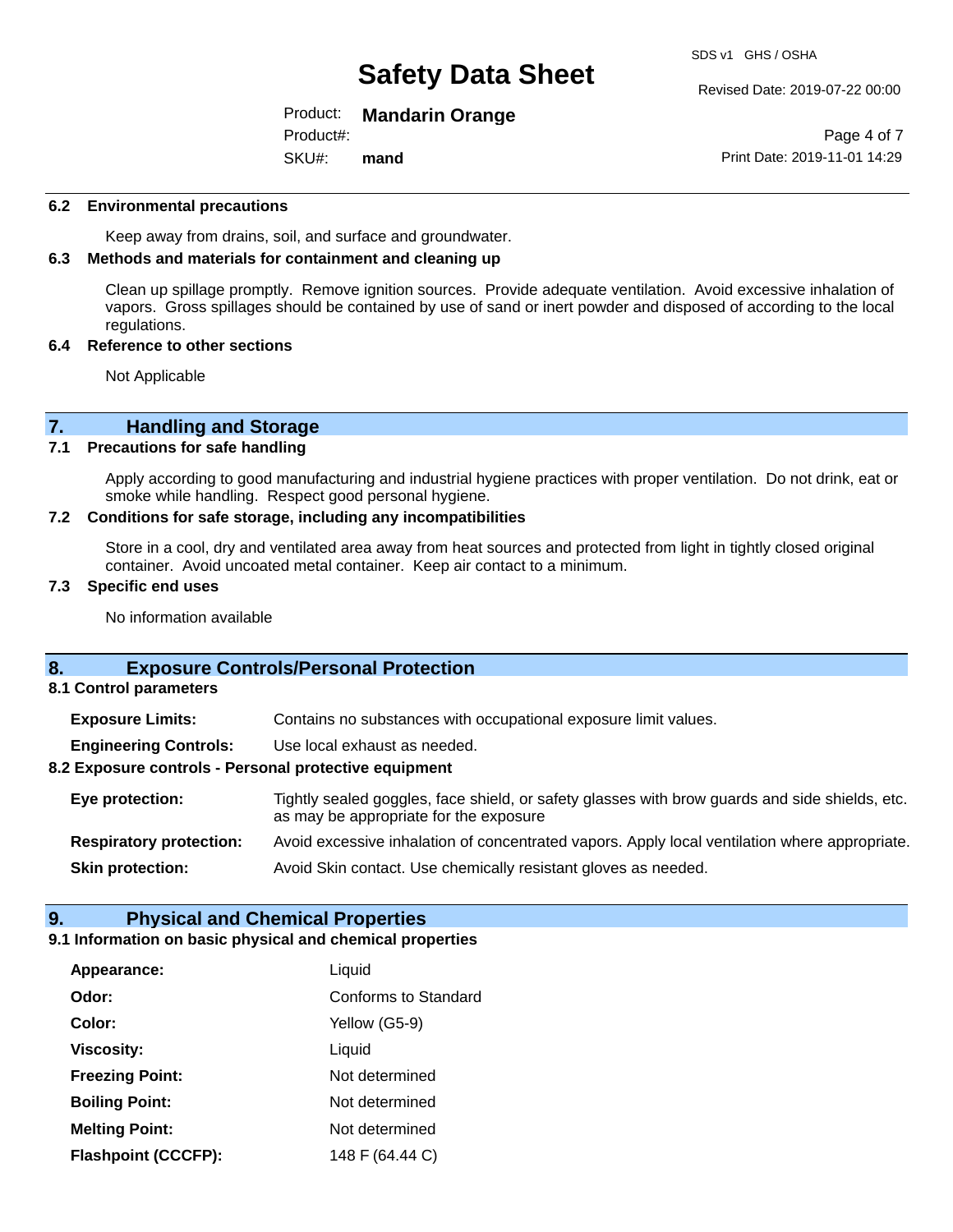#### Revised Date: 2019-07-22 00:00

### Product: **Mandarin Orange** Product#:

SKU#: **mand**

Page 5 of 7 Print Date: 2019-11-01 14:29

| <b>Auto flammability:</b>    | Not determined |
|------------------------------|----------------|
| <b>Explosive Properties:</b> | None Expected  |
| <b>Oxidizing properties:</b> | None Expected  |
| Vapor Pressure (mmHg@20 C):  | 0.2851         |
| %VOC:                        | 0.29           |
| Specific Gravity @ 25 C:     | 0.9150         |
| Density @ 25 C:              | 0.9120         |
| Refractive Index @ 20 C:     | 1.4720         |
| Soluble in:                  | Oil            |

# **10. Stability and Reactivity**

| <b>10.1 Reactivity</b>                  | None                                               |
|-----------------------------------------|----------------------------------------------------|
| <b>10.2 Chemical stability</b>          | Stable                                             |
| 10.3 Possibility of hazardous reactions | None known                                         |
| <b>10.4 Conditions to avoid</b>         | None known                                         |
| 10.5 Incompatible materials             | Strong oxidizing agents, strong acids, and alkalis |
| 10.6 Hazardous decomposition products   | None known                                         |

# **11. Toxicological Information**

# **11.1 Toxicological Effects**

Acute Toxicity Estimates (ATEs) based on the individual Ingredient Toxicity Data utilizing the "Additivity Formula"

| Acute toxicity - Oral - (Rat) mg/kg                | Not classified - the classification criteria are not met |
|----------------------------------------------------|----------------------------------------------------------|
| Acute toxicity - Dermal - (Rabbit) mg/kg           | (LD50: 4077.7875) May be harmful in contact with skin    |
| Acute toxicity - Inhalation - (Rat) mg/L/4hr       | (LD50: 25.4703) May be harmful if inhaled                |
| <b>Skin corrosion / irritation</b>                 | May be harmful if inhaled                                |
| Serious eye damage / irritation                    | Not classified - the classification criteria are not met |
| <b>Respiratory sensitization</b>                   | Not classified - the classification criteria are not met |
| <b>Skin sensitization</b>                          | May cause an allergic skin reaction                      |
| <b>Germ cell mutagenicity</b>                      | Not classified - the classification criteria are not met |
| Carcinogenicity                                    | Not classified - the classification criteria are not met |
| <b>Reproductive toxicity</b>                       | Not classified - the classification criteria are not met |
| Specific target organ toxicity - single exposure   | Not classified - the classification criteria are not met |
| Specific target organ toxicity - repeated exposure | Not classified - the classification criteria are not met |
| <b>Aspiration hazard</b>                           | May be fatal if swallowed and enters airways             |
|                                                    |                                                          |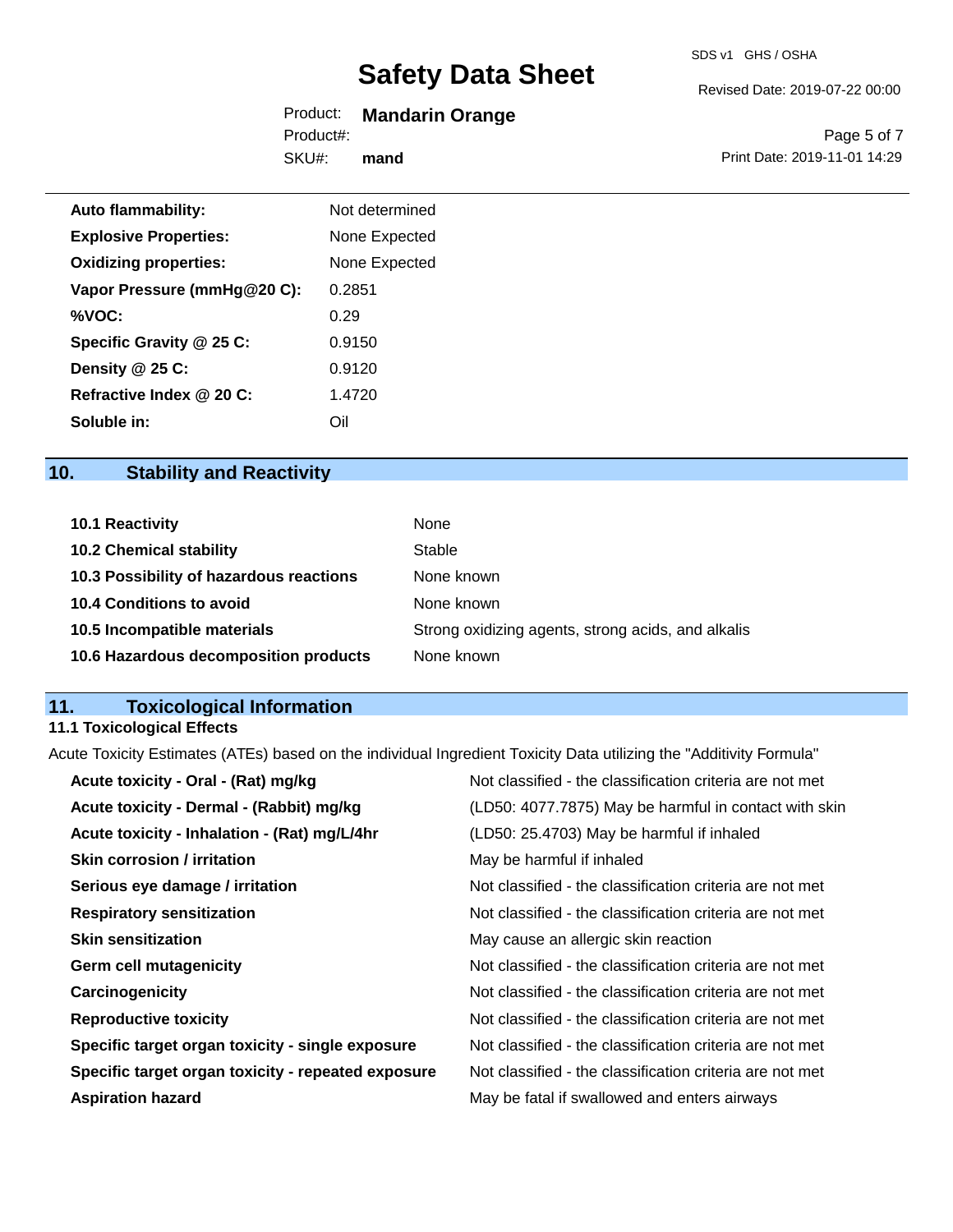SDS v1 GHS / OSHA

Revised Date: 2019-07-22 00:00

Product: **Mandarin Orange** SKU#: Product#: **mand**

Page 6 of 7 Print Date: 2019-11-01 14:29

| 12.<br><b>Ecological Information</b> |                                                          |
|--------------------------------------|----------------------------------------------------------|
| <b>12.1 Toxicity</b>                 |                                                          |
| <b>Acute acquatic toxicity</b>       | Not classified - the classification criteria are not met |
| <b>Chronic acquatic toxicity</b>     | Toxic to aquatic life with long lasting effects          |
| <b>Toxicity Data on soil</b>         | no data available                                        |
| <b>Toxicity on other organisms</b>   | no data available                                        |
| 12.2 Persistence and degradability   | no data available                                        |
| 12.3 Bioaccumulative potential       | no data available                                        |
| 12.4 Mobility in soil                | no data available                                        |
| 12.5 Other adverse effects           | no data available                                        |

## **13. Disposal Conditions**

#### **13.1 Waste treatment methods**

Do not allow product to reach sewage systems. Dispose of in accordance with all local and national regulations. Send to a licensed waste management company.The product should not be allowed to enter drains, water courses or the soil. Do not contaminate ponds, waterways or ditches with chemical or used container.

## **14. Transport Information**

| <b>Marine Pollutant</b>                                       | Yes. Ingredient of greatest environmental impact:<br>5989-27-5 : (20 - 30 %) : Limonene |                                     |                   |                 |               |
|---------------------------------------------------------------|-----------------------------------------------------------------------------------------|-------------------------------------|-------------------|-----------------|---------------|
| <b>Regulator</b>                                              |                                                                                         | <b>Class</b>                        | <b>Pack Group</b> | <b>Sub Risk</b> | UN-nr.        |
| U.S. DOT (Non-Bulk)                                           |                                                                                         | Not Regulated - Not Dangerous Goods |                   |                 |               |
| <b>Chemicals NOI</b>                                          |                                                                                         |                                     |                   |                 |               |
| <b>ADR/RID (International Road/Rail)</b>                      |                                                                                         |                                     |                   |                 |               |
| <b>Environmentally Hazardous</b><br>Substance, Liquid, n.o.s. |                                                                                         | 9                                   | Ш                 |                 | <b>UN3082</b> |
| <b>IATA (Air Cargo)</b>                                       |                                                                                         |                                     |                   |                 |               |
| <b>Environmentally Hazardous</b><br>Substance, Liquid, n.o.s. |                                                                                         | 9                                   | Ш                 |                 | UN3082        |
| <b>IMDG (Sea)</b>                                             |                                                                                         |                                     |                   |                 |               |
| <b>Environmentally Hazardous</b><br>Substance, Liquid, n.o.s. |                                                                                         | 9                                   | Ш                 |                 | UN3082        |

| Substance, Liquid, n.o.s.                 |                                                              |
|-------------------------------------------|--------------------------------------------------------------|
| 15.<br><b>Regulatory Information</b>      |                                                              |
| <b>U.S. Federal Regulations</b>           |                                                              |
| <b>TSCA (Toxic Substance Control Act)</b> | All components of the substance/mixture are listed or exempt |
| 40 CFR(EPCRA, SARA, CERCLA and CAA)       | This product contains NO components of concern.              |
| <b>U.S. State Regulations</b>             |                                                              |
|                                           |                                                              |

**California Proposition 65 Warning This product contains the following components:**